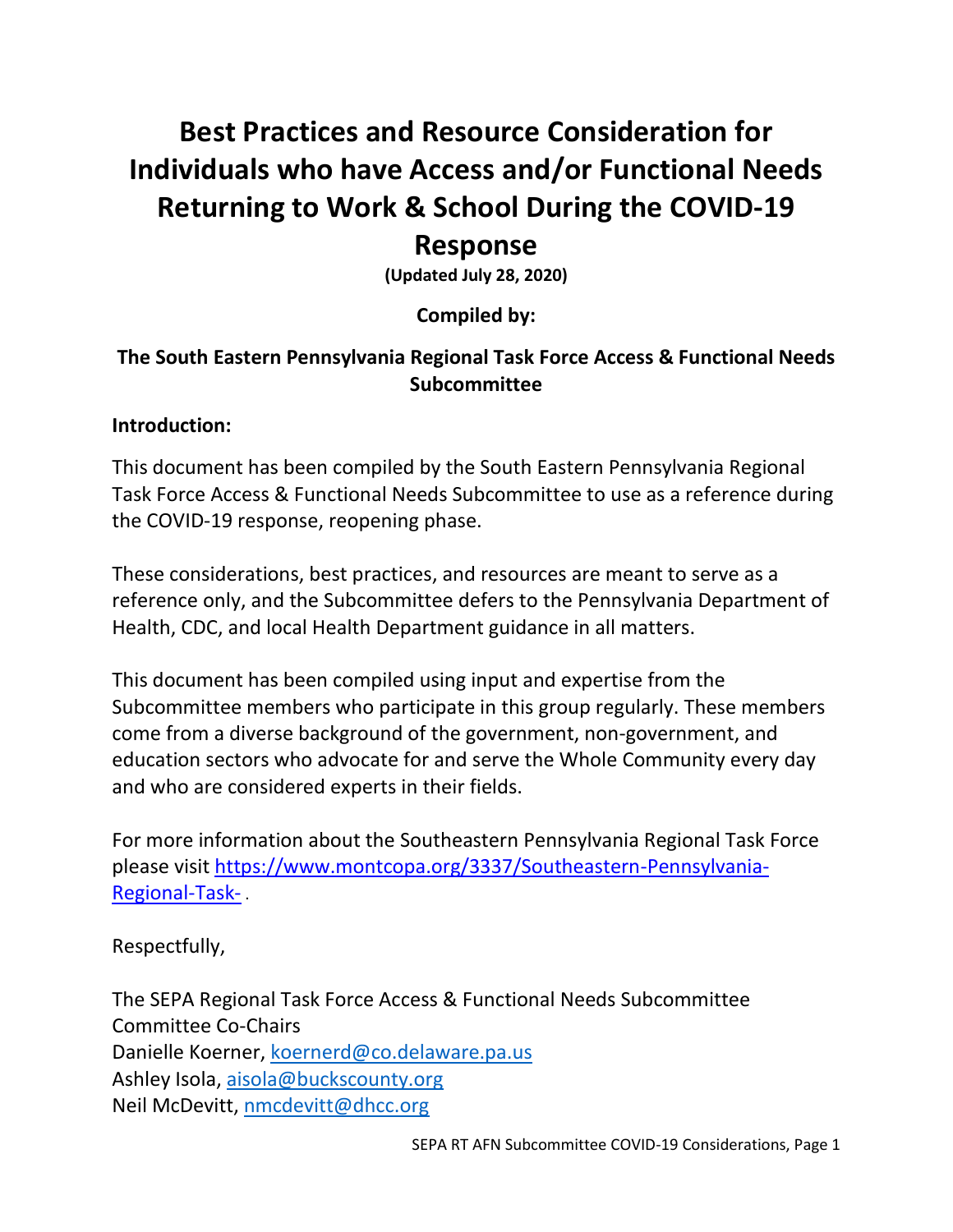## **Accessible Messaging & Communication:**

Public Messaging and Communications to and from your agency should always be accessible, however during a Pandemic it is especially important that your messaging be clear and obtainable. By assuring that your communications are accessible the expectations and guidance for returning to work and school will be clear and more likely to be followed. Considerations for accessible messaging include but are not limited to the below:

- o Language considerations for messaging and screening processes.
- o The need to see facial expressions during screening processes for message inflection for individuals who are deaf or who are neurologically diverse.
- o The use of accessible icons or story boards.
- o Use of interpreters (Certified, when possible.)

The SEPA Regional Task Force has compiled the below resources pertaining to the above identified considerations as well as the below best practices for possible inclusion into agency or entity plans:

#### ❖ **Best Practices:**

- 1) Work with your area's Intermediate Unit or Health department to determine which languages are most prevalent in your community and take steps to provide messaging in those languages wherever possible.
- 2) Include the option for facial coverings that have a clear window or face shields for educators or individuals involved in messaging or communications, as well as for individuals who regularly interact with individuals who are deaf or who are neurologically diverse.
- 3) Accessible icons or Story Boards are a good way to assure that individuals who are unable to read are still receiving information.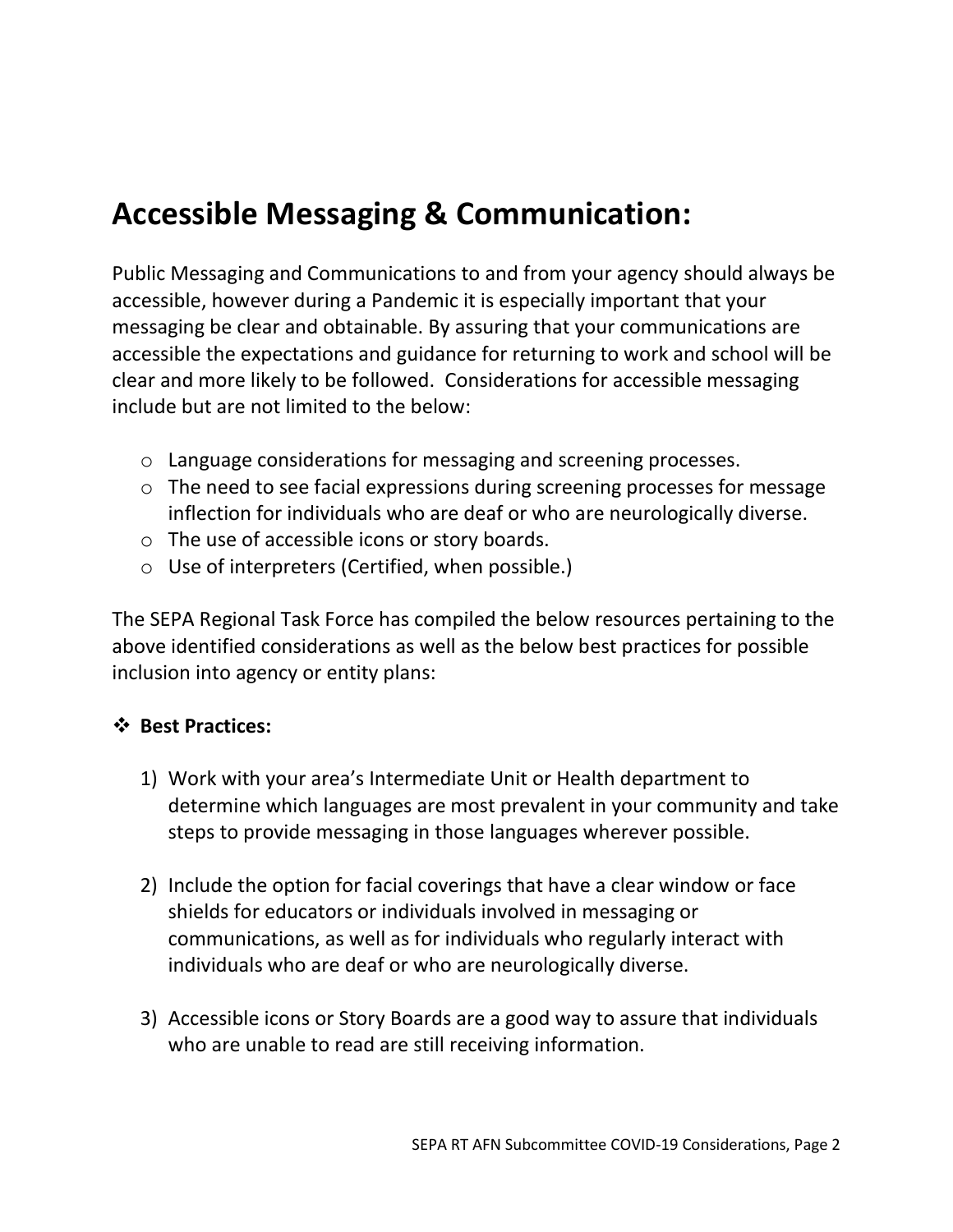4) When working with Interpreters, assure that they are aware in advance of any screening or additional COVID-19 policies that your agency has in place if providing onsite services. In some cases, Interpreters may also ask that your agency provide a mask or PPE to their Interpreters as priority is not given for PPE supply purchasing to these agencies.

### ❖ **Resources & Links pertaining to Accessible Communications**

Visual Stories & Story Boards [https://hospitals.jefferson.edu/departments-and-services/center-for-autism-and](https://hospitals.jefferson.edu/departments-and-services/center-for-autism-and-neurodiversity/resources.html.html)[neurodiversity/resources.html.html](https://hospitals.jefferson.edu/departments-and-services/center-for-autism-and-neurodiversity/resources.html.html)

<https://paautism.org/resource/coronavirus-resources/>

Clear Mask Use: <https://www.myodp.org/mod/book/view.php?id=25106&chapterid=184>

Communicating with Children:

[https://store.samhsa.gov/product/Talking-With-Children-Tips-for-Caregivers-](https://store.samhsa.gov/product/Talking-With-Children-Tips-for-Caregivers-Parents-and-Teachers-During-Infectious-Disease-Outbreaks/PEP20-01-01-006)[Parents-and-Teachers-During-Infectious-Disease-Outbreaks/PEP20-01-01-006](https://store.samhsa.gov/product/Talking-With-Children-Tips-for-Caregivers-Parents-and-Teachers-During-Infectious-Disease-Outbreaks/PEP20-01-01-006)

COVID-19 Resources (Multiple Languages) <https://www.colorincolorado.org/coronavirus-resources-schools>

<https://www.health.pa.gov/topics/disease/coronavirus/Pages/Translated.aspx>

<https://covid19healthliteracyproject.com/#languages>

Link to WHO ASL Video <https://youtu.be/jdxm7zKW4HI>

Link to DHCC ASL Video on COVID-19 [https://dhcc.org/covid-19-coronavirus/](https://gcc01.safelinks.protection.outlook.com/?url=https%3A%2F%2Fdhcc.org%2Fcovid-19-coronavirus%2F&data=02%7C01%7CKoernerD%40co.delaware.pa.us%7C0b43d55b08de43f7212c08d7d6499694%7C8551c32a4d014b3eb3a0d59c2f37e1ce%7C0%7C0%7C637213483866089209&sdata=480MG%2F%2F3xfkrpCG3vJzAAmvGSOHY0HY0gZSTs1pJ3j8%3D&reserved=0)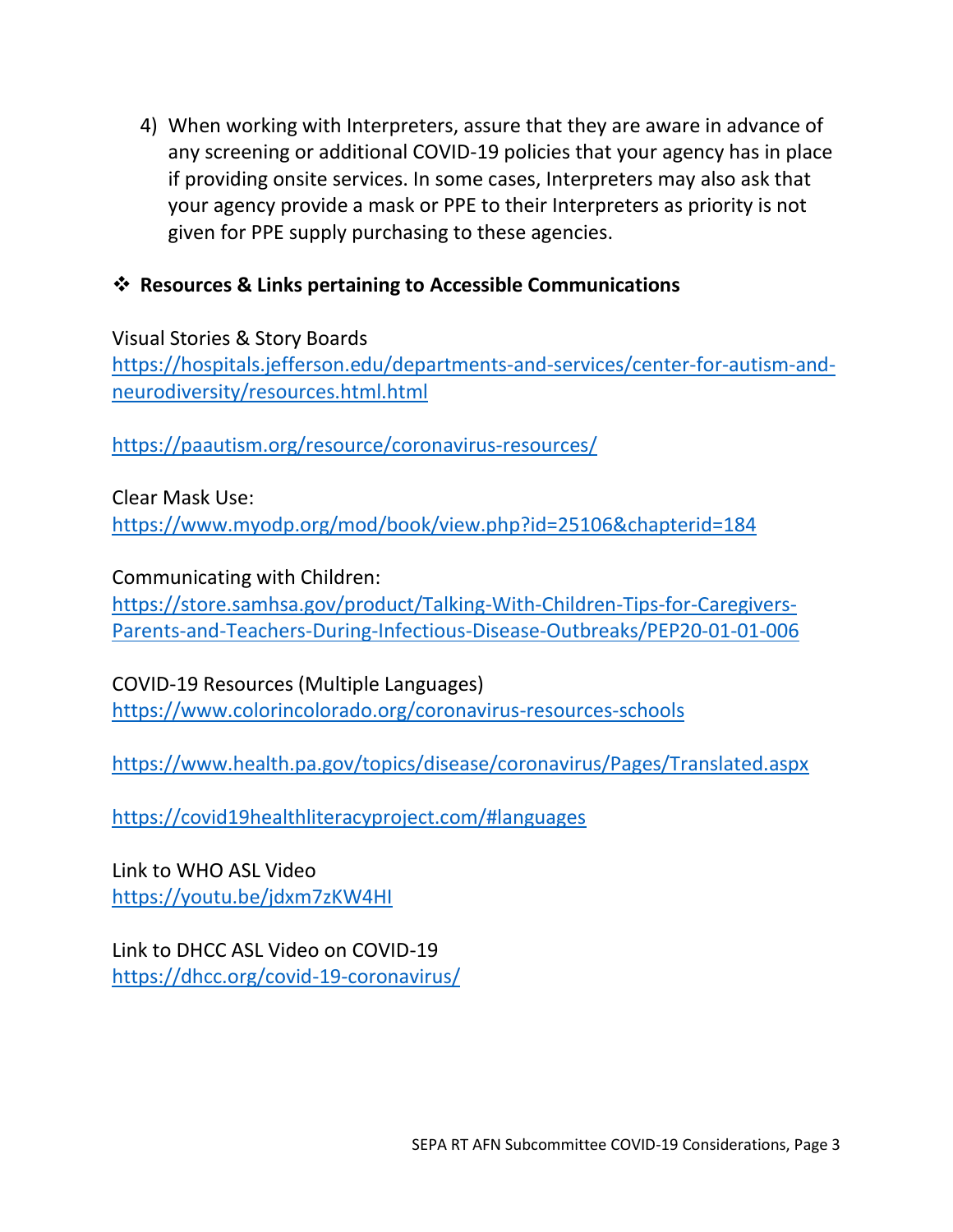### **Accessible Communication Best Practices & Resources from AFN Subcommittee Members:**

#### **From Jule Ann Lieberman, Temple University**

If an image can have an alt. text added recommendations are as follows:

The title of an alt. text is typically ignored by a screen reader, enter descriptive text into the description edit box.

Information that is provided should be relevant to the message you wish to convey; you don't have to describe everything if it has little meaning to the image.

What is important about this image? Is it important to name individuals in the photo or would a general description suffice to express the message intent. I usually say when asked this question; what would you say to someone to describe this over the telephone? Some social media will attempt to add a description alt. text, however remember this may have little context for which the description is derived, best alternative is to provide an alt. text yourself if possible.

#### **From Lauren Alden, Liberty Resources**

[https://usability.yale.edu/web-accessibility/articles/social-media](https://gcc02.safelinks.protection.outlook.com/?url=https%3A%2F%2Fusability.yale.edu%2Fweb-accessibility%2Farticles%2Fsocial-media&data=02%7C01%7Ckoernerd%40co.delaware.pa.us%7C3b97e67b42a94d39343a08d7e14e461d%7C8551c32a4d014b3eb3a0d59c2f37e1ce%7C0%7C0%7C637225598613585922&sdata=r9T%2BEMmrkT6bQh1wWnP0%2FNIx7062GYIb9QLecFgR6SY%3D&reserved=0)

[https://rootedinrights.org/how-to-make-your-virtual-meetings-and-events](https://gcc02.safelinks.protection.outlook.com/?url=https%3A%2F%2Frootedinrights.org%2Fhow-to-make-your-virtual-meetings-and-events-accessible-to-the-disability-community%2F%3Ffbclid%3DIwAR3hG1Ci5FHIhjZLrtuNaGFVecZSEfV-DGvtO31gA2cOfT5W69eZi4Uuc3g&data=02%7C01%7Ckoernerd%40co.delaware.pa.us%7C3b97e67b42a94d39343a08d7e14e461d%7C8551c32a4d014b3eb3a0d59c2f37e1ce%7C0%7C0%7C637225598613585922&sdata=OJ%2FzPOoB4mr4olY9z5InP75gF43Z3osye7GjdSn0vb8%3D&reserved=0)[accessible-to-the-disability](https://gcc02.safelinks.protection.outlook.com/?url=https%3A%2F%2Frootedinrights.org%2Fhow-to-make-your-virtual-meetings-and-events-accessible-to-the-disability-community%2F%3Ffbclid%3DIwAR3hG1Ci5FHIhjZLrtuNaGFVecZSEfV-DGvtO31gA2cOfT5W69eZi4Uuc3g&data=02%7C01%7Ckoernerd%40co.delaware.pa.us%7C3b97e67b42a94d39343a08d7e14e461d%7C8551c32a4d014b3eb3a0d59c2f37e1ce%7C0%7C0%7C637225598613585922&sdata=OJ%2FzPOoB4mr4olY9z5InP75gF43Z3osye7GjdSn0vb8%3D&reserved=0)[community/?fbclid=IwAR3hG1Ci5FHIhjZLrtuNaGFVecZSEfV-](https://gcc02.safelinks.protection.outlook.com/?url=https%3A%2F%2Frootedinrights.org%2Fhow-to-make-your-virtual-meetings-and-events-accessible-to-the-disability-community%2F%3Ffbclid%3DIwAR3hG1Ci5FHIhjZLrtuNaGFVecZSEfV-DGvtO31gA2cOfT5W69eZi4Uuc3g&data=02%7C01%7Ckoernerd%40co.delaware.pa.us%7C3b97e67b42a94d39343a08d7e14e461d%7C8551c32a4d014b3eb3a0d59c2f37e1ce%7C0%7C0%7C637225598613585922&sdata=OJ%2FzPOoB4mr4olY9z5InP75gF43Z3osye7GjdSn0vb8%3D&reserved=0)[DGvtO31gA2cOfT5W69eZi4Uuc3g](https://gcc02.safelinks.protection.outlook.com/?url=https%3A%2F%2Frootedinrights.org%2Fhow-to-make-your-virtual-meetings-and-events-accessible-to-the-disability-community%2F%3Ffbclid%3DIwAR3hG1Ci5FHIhjZLrtuNaGFVecZSEfV-DGvtO31gA2cOfT5W69eZi4Uuc3g&data=02%7C01%7Ckoernerd%40co.delaware.pa.us%7C3b97e67b42a94d39343a08d7e14e461d%7C8551c32a4d014b3eb3a0d59c2f37e1ce%7C0%7C0%7C637225598613585922&sdata=OJ%2FzPOoB4mr4olY9z5InP75gF43Z3osye7GjdSn0vb8%3D&reserved=0)

#### **From Caitlin McKenney, Temple**

Image Accessibility in Social Media

#### Alt Text and Photo Captions

When posting images to social media, it is appropriate to also include a written description. This makes the content accessible to your followers with visual impairments. It also provides a placeholder for content that is slow to load.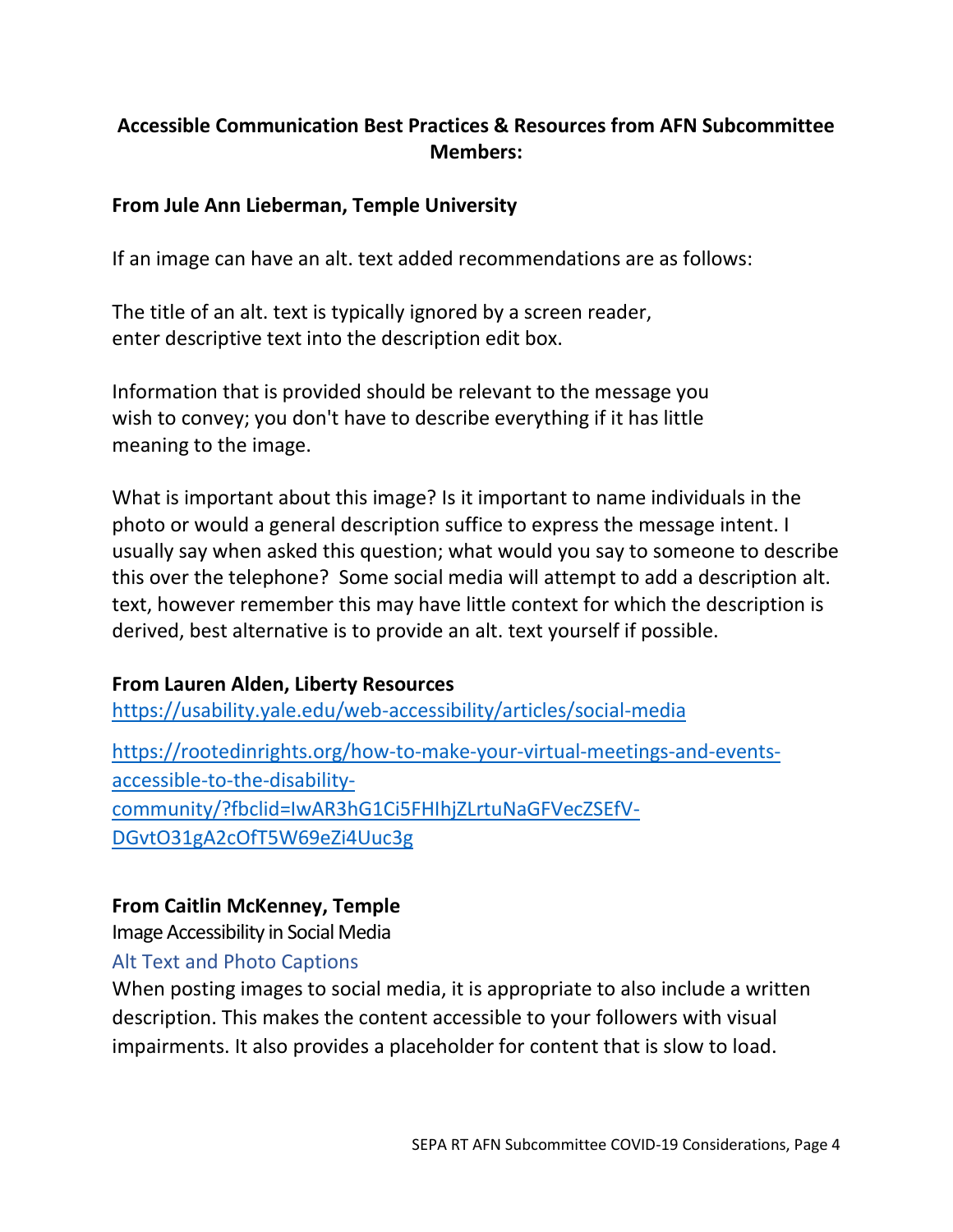One form of description is called alt text. This feature is specifically used by screen reading software. Below are instructions for adding alt text on popular social media sites.

- Twitter: [twitter help center](https://gcc02.safelinks.protection.outlook.com/?url=https%3A%2F%2Fhelp.twitter.com%2Fen%2Fusing-twitter%2Fpicture-descriptions&data=02%7C01%7Ckoernerd%40co.delaware.pa.us%7C3b97e67b42a94d39343a08d7e14e461d%7C8551c32a4d014b3eb3a0d59c2f37e1ce%7C0%7C0%7C637225598613595878&sdata=7nyrhPO8UfGC4o%2B9IIpu9SxeP7JOl9jephUhpCv1YaM%3D&reserved=0)
- Facebook: [facebook help center](https://gcc02.safelinks.protection.outlook.com/?url=https%3A%2F%2Fwww.facebook.com%2Fhelp%2F214124458607871&data=02%7C01%7Ckoernerd%40co.delaware.pa.us%7C3b97e67b42a94d39343a08d7e14e461d%7C8551c32a4d014b3eb3a0d59c2f37e1ce%7C0%7C0%7C637225598613595878&sdata=SoFM4VXdMLSZPsM82dJZdVSDTYaP%2BTCaYWUJTlAWWZI%3D&reserved=0)
- Instagram: [instagram help center](https://gcc02.safelinks.protection.outlook.com/?url=https%3A%2F%2Fhelp.instagram.com%2F503708446705527&data=02%7C01%7Ckoernerd%40co.delaware.pa.us%7C3b97e67b42a94d39343a08d7e14e461d%7C8551c32a4d014b3eb3a0d59c2f37e1ce%7C0%7C0%7C637225598613605836&sdata=bbBJy2gAMwJ9RspHdzt8NDQby2%2BYHGw6%2BvJ3HpY%2BXYQ%3D&reserved=0)

Tips for writing alt text and image descriptions can be found on the [Perkins](https://gcc02.safelinks.protection.outlook.com/?url=https%3A%2F%2Fwww.perkinselearning.org%2Ftechnology%2Fblog%2Fhow-write-alt-text-and-image-descriptions-visually-impaired&data=02%7C01%7Ckoernerd%40co.delaware.pa.us%7C3b97e67b42a94d39343a08d7e14e461d%7C8551c32a4d014b3eb3a0d59c2f37e1ce%7C0%7C0%7C637225598613605836&sdata=mZB8WZ7GKNRXa2NM9wJKeMNqvYeQg2s%2FC9LAhg5v5c4%3D&reserved=0)  [eLearning website.](https://gcc02.safelinks.protection.outlook.com/?url=https%3A%2F%2Fwww.perkinselearning.org%2Ftechnology%2Fblog%2Fhow-write-alt-text-and-image-descriptions-visually-impaired&data=02%7C01%7Ckoernerd%40co.delaware.pa.us%7C3b97e67b42a94d39343a08d7e14e461d%7C8551c32a4d014b3eb3a0d59c2f37e1ce%7C0%7C0%7C637225598613605836&sdata=mZB8WZ7GKNRXa2NM9wJKeMNqvYeQg2s%2FC9LAhg5v5c4%3D&reserved=0) In many instances you will want to use both the formal alt text feature – which is hidden to anyone who is not using a screen reader – and also include an image description within the body of your text.

## General Tips

Perkins' guide to [texting etiquette](https://gcc02.safelinks.protection.outlook.com/?url=https%3A%2F%2Fwww.perkinselearning.org%2Ftechnology%2Fblog%2Ftexting-etiquette-low-vision&data=02%7C01%7Ckoernerd%40co.delaware.pa.us%7C3b97e67b42a94d39343a08d7e14e461d%7C8551c32a4d014b3eb3a0d59c2f37e1ce%7C0%7C0%7C637225598613605836&sdata=Y%2FjQKDpSZrObeRsCIqby28nABiyEZr8Z3iujtJ2N7EU%3D&reserved=0) is also very applicable to social media. For instance, avoid excessive punctuation marks or over-using emojis. No one wants to listen to the screen reader say "smiling face with heart-shaped eyes" five times in a row.

Some other points to keep in mind:

- Use capitalization to clarify multi-word hashtags: #EasierToRead instead of #easiertoread
- Be mindful of color contrast, especially on infographics. Are the different fields distinct enough for someone who is color-blind to understand the content?
- Try to find verify the accessibility of content you share from other pages. Add an image description as a comment if one is not already present.

## **Subject Matter Experts**

- Thomas DiAgostino [tue78643@temple.edu](mailto:tue78643@temple.edu)
- Jule Ann Lieberman [tuf29626@temple.edu](mailto:tuf29626@temple.edu)
- Connie Moonen [cmoonen@pa.gov](mailto:cmoonen@pa.gov)
- Gus Laffey [jlaffey@pa.gov](mailto:jlaffey@pa.gov)
- Suzanne Erb [suzerb1@comcast.net](mailto:suzerb1@comcast.net)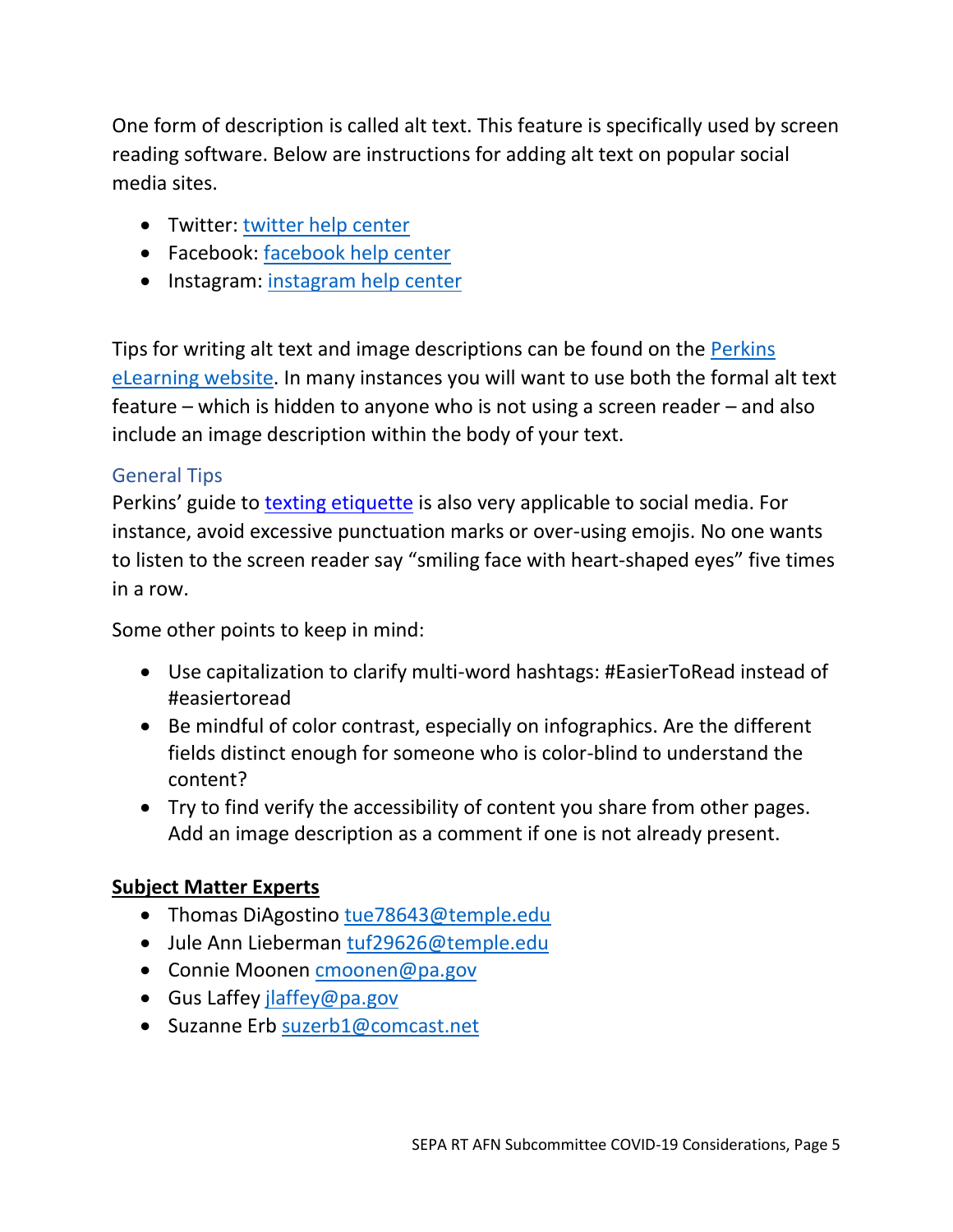## **Mask Wearing Considerations:**

Mask wearing considerations specific to individuals who have access and/or functional needs include but are not limited to the below considerations:

- o The need to see facial expressions for message inflection for individuals who are deaf or who are neurologically diverse.
- o The inability to tolerate mask wear due to age, sensitivity, or behavioral health needs.
- o The inability to wear a mask due to physical or medical conditions or devices.
- o A physical inability to cover the mouth or nose due to lack of muscle control or other physical disabilities.
- o Face Shield use in place of Mask wear.

The SEPA Regional Task Force has compiled the below resources pertaining to the above identified considerations as well as the below best practices for possible inclusion into agency or entity plans:

- 1) Providing clear education and messaging within your agency that there are individuals who may need assistance to cover their nose and mouth and individuals who are unable to wear a mask due to physical, emotional, or medical considerations. Provide them with general guidance on what the agency expectation is to address and accommodate these individuals to greatly decrease negative experiences that can arise from interactions with these individuals.
- 2) Assuring that clear expectations and resources for mask wearing and other types of mouth/nose coverings goes out to returning students, individuals, and workforce members well in advance of re-openings is essential to identifying possible barriers to mask wearing as well as identifying potential accommodations. Identifying the types of masks/coverings and providing success stories of other individuals in your agency will go a long way in assisting others to work through barriers. (**See resources below.)**
- 3) Include the option for facial coverings that have a clear window for educators or individuals involved in messaging or communications, as well as for individuals who regularly interact with individuals who are deaf or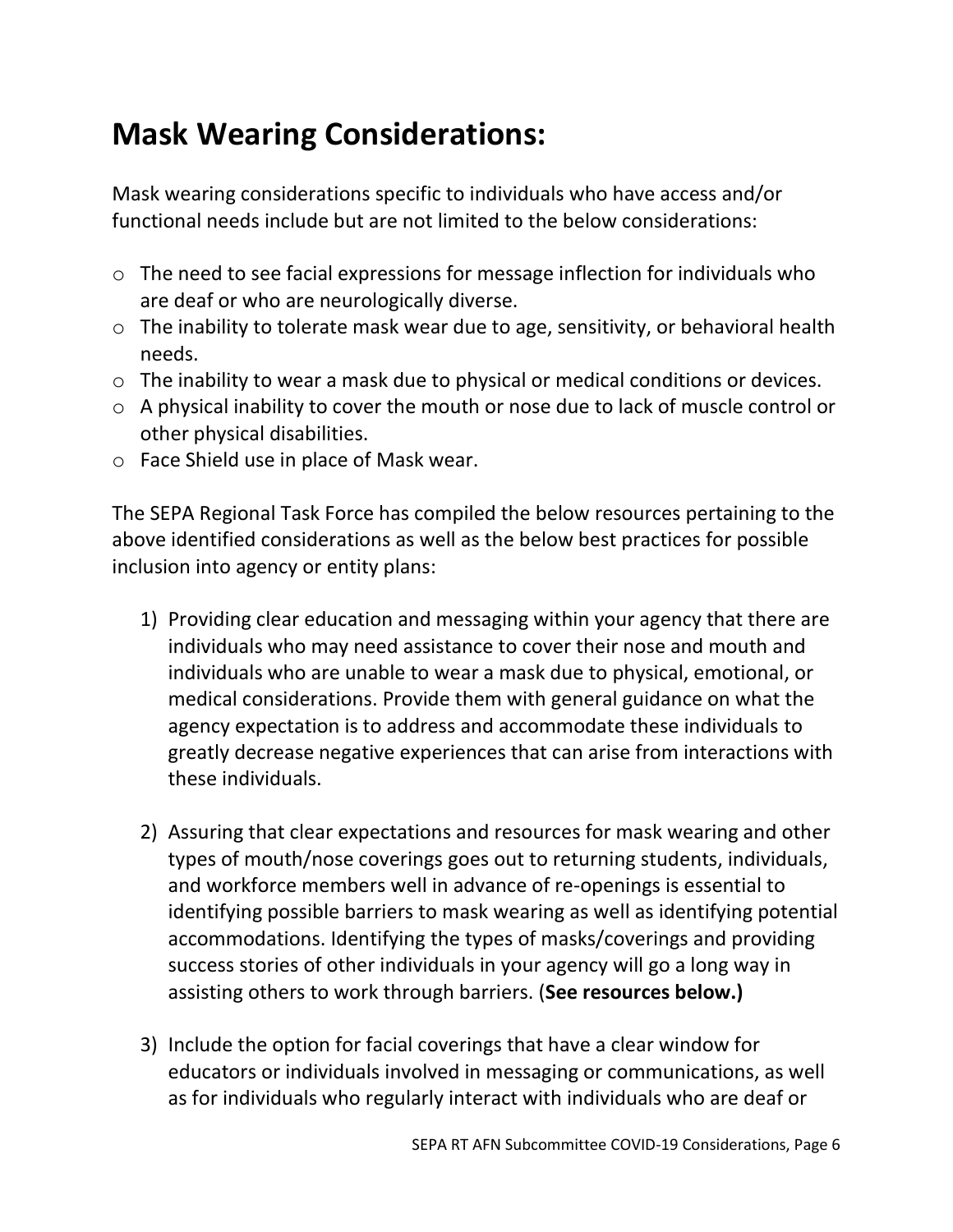who are neurologically diverse. In this case a face shield can take the place of a mask, per PA DOH & CDC guidance.

- 4) Mask wear for children under the age of 2 is not currently indicated **(See guidance below).** Additionally, individuals who are unable to wear masks due to sensitivity, behavioral health needs, medical conditions, or medical devices should be considered in plans for reopening. Accommodations for individuals who are unable to wear masks should be on a case by case basis in coordination with medical and care providers involved with the individual's care. Accommodations should be focused on enhanced social distancing and PPE considerations for individuals who are able to tolerate mask wearing and who will be working or learning with these individuals.
- 5) Inclusion of considerations for individuals who have an inability to wear or apply a mask due to physical differences or deformity should be considered in plans for reopening. Accommodations should be on a case by case basis and should focus on aiding individuals who may need help covering their nose and mouth and using alternatives to masks such as neck gaiters or other cloth coverings.

#### ❖ **Resources & Links pertaining to Mask Wearing Considerations:**

Clear Mask Use:

<https://www.myodp.org/mod/book/view.php?id=25106&chapterid=184>

o Masks are not recommended for Children under age 2 (Pg. 3, OCDEL EI Reopening Document, 20200702 & Order of the Secretary of the Pennsylvania Department of Health Requiring Universal Face Coverings)

#### Face Shield Use:

[https://www.health.pa.gov/topics/disease/coronavirus/Pages/Guidance/Universa](https://www.health.pa.gov/topics/disease/coronavirus/Pages/Guidance/Universal-Masking-FAQ.aspx) [l-Masking-FAQ.aspx](https://www.health.pa.gov/topics/disease/coronavirus/Pages/Guidance/Universal-Masking-FAQ.aspx)

Helping children wear masks:<https://cgrc.org/wearingmasks/>

Jefferson Center for Autism and Neurodiversity Resources on Mask Wearing: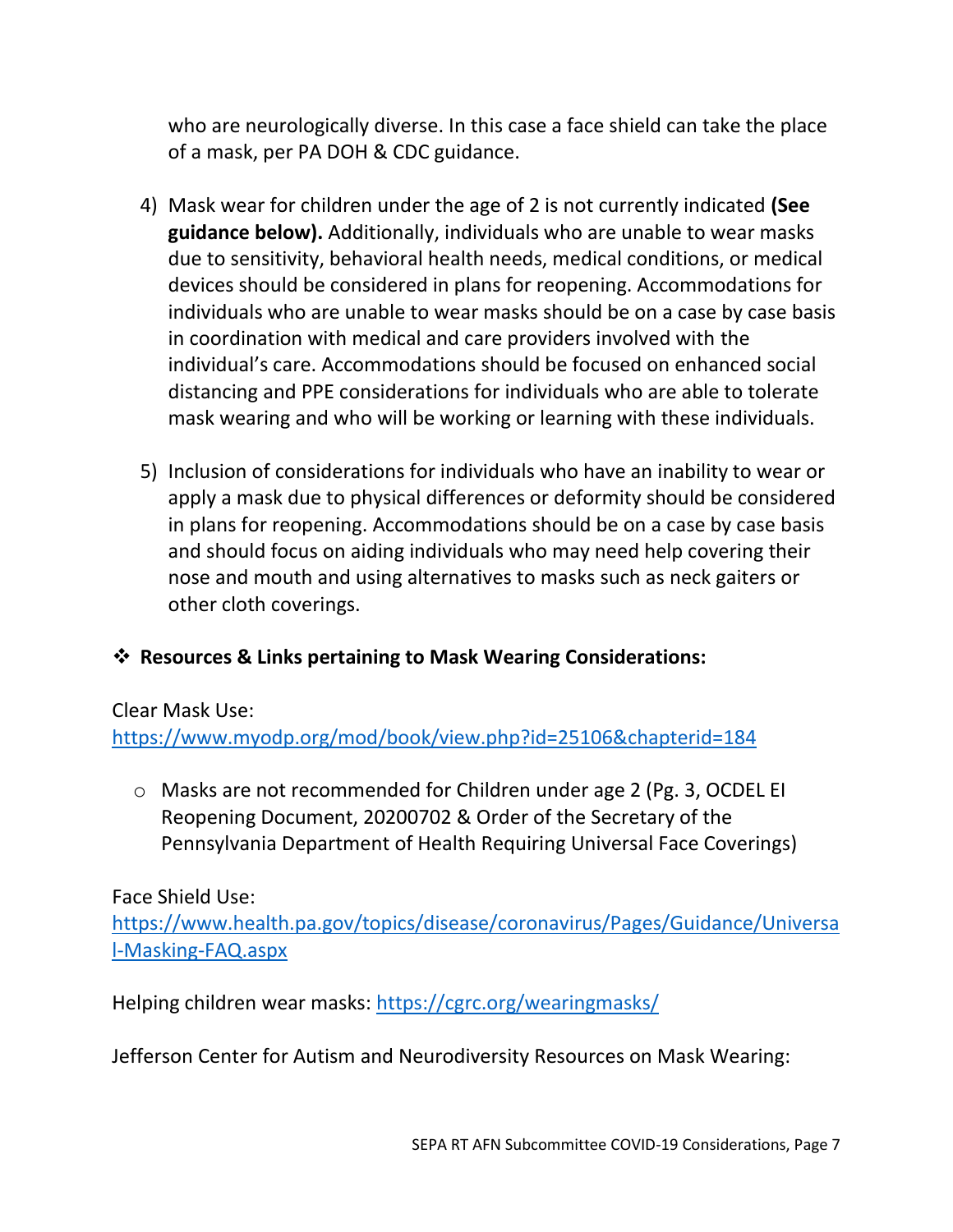[https://hospitals.jefferson.edu/departments-and-services/center-for-autism-and](https://hospitals.jefferson.edu/departments-and-services/center-for-autism-and-neurodiversity/resources.html.html)[neurodiversity/resources.html.html](https://hospitals.jefferson.edu/departments-and-services/center-for-autism-and-neurodiversity/resources.html.html)

Adjusting to Wearing a Mask and Communication Tips: <https://paautism.org/resource/desensitization-mask-communication/>

## **Screening Considerations:**

Screening individuals to enter your agency's building or area for signs or symptoms of COVID-19 is currently recommended by most Health Departments and the CDC. Considerations specific to individuals who have access and/or functional needs include but are not limited to the below items:

- o Language considerations for messaging and screening processes.
- o The need to see facial expressions during screening processes for message inflection for individuals who are deaf or who are neurologically diverse.
- o The inability to tolerate lines or waiting periods due to sensitivity or behavioral health needs.
- o Fear of screening processes due to sensitivity or behavioral health needs.
- o Challenges in mobility for individuals moving through screening areas.
- o Accommodating individuals who are blind.
- o Accommodating personal care assistants and other companions or professionals who assure independent living.
- o Accommodating Service Animals during screening.

The SEPA Regional Task Force has compiled the below resources pertaining to the above identified considerations as well as the below best practices for possible inclusion into agency or entity plans:

#### ❖ **Best Practices:**

1) Providing clear education and messaging within and from your agency in the languages most prevalent to the individuals that your agency serves is paramount to assure that screening moves quickly and cleanly. Ideally messaging will be written, spoken and follow accessible guidance with icons. (See resources below).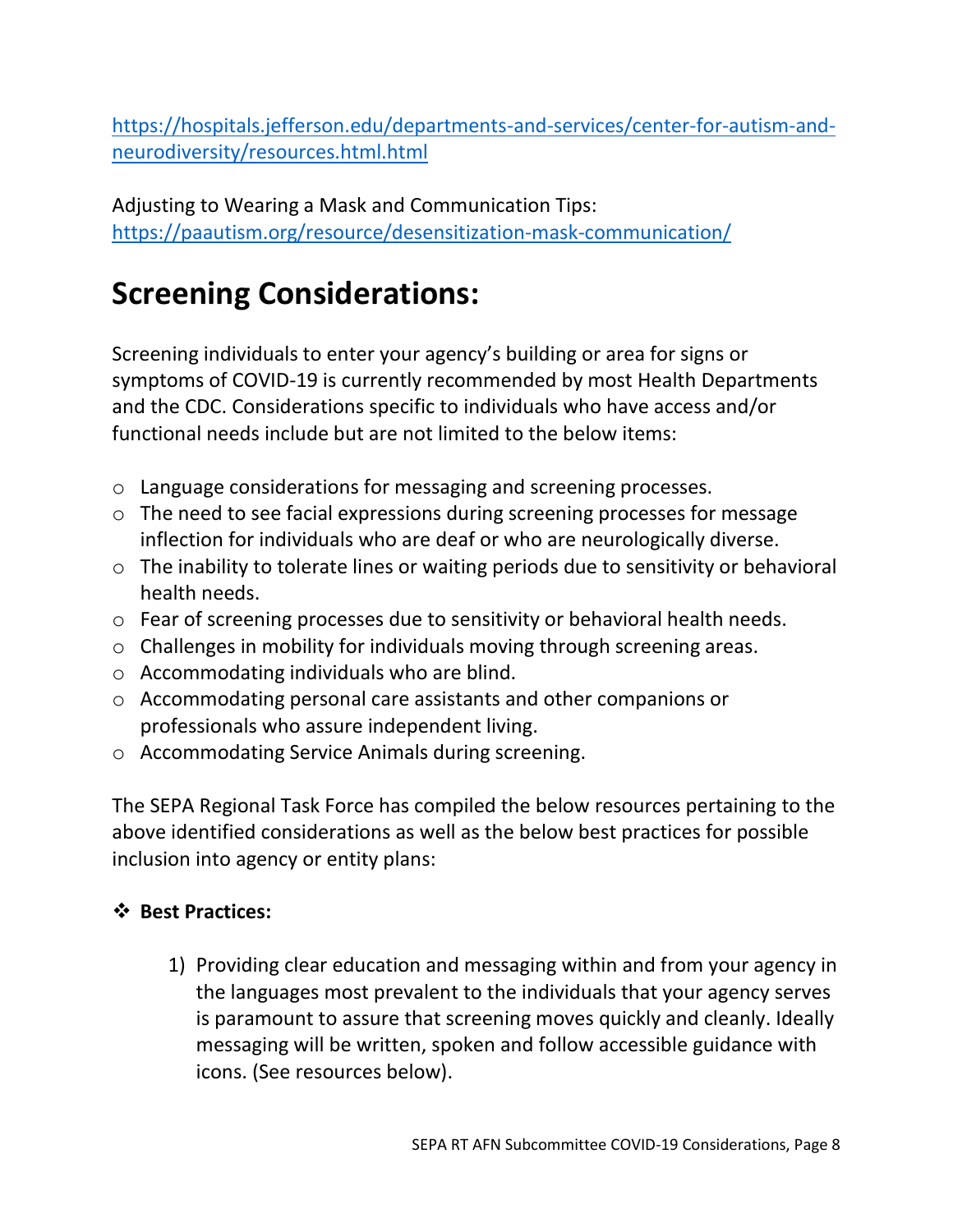- 2) Include the option for facial coverings that have a clear window for individuals who are performing screening will assure that individuals who need to see facial expression to communicate and receive messaging effectively are accommodated.
- 3) Consideration for rapid screening options for individuals who cannot tolerate waiting in lines or need space to pace or move should also be included in planning. By having a process pre-identified these individuals will be better served and move through screening components more effectively.
- 4) Providing the individuals who will be preforming screening with basic training about the Whole Community and alerting them to the fact that some individuals may experience fear during the screening process will help stop issues before they arise.
- 5) Considerations for screening areas should assure that individuals who use tools for mobility such as wheelchairs, walkers, and canes can move easily through the screening process. This can be easily done by managing electrical cords, unnecessary furniture, and clearly marking any uneven surfaces. Additionally, keeping to a width of 36inches of clearance between spaces will allow for most mobility devices to pass unhindered. Assure that if there is a waiting area for screening, a place for individuals to sit is provided and included in the regular sanitization process.
- 6) Consideration for individuals who are blind should be given when creating the screening area by managing electrical cords and removing unnecessary furniture. As some individuals who are blind will use walls and other hard surfaces to navigate. Walls and hard surfaces should be included in regular sanitizing efforts.
- 7) Steps to assure that individuals who are accommodated by personal care assistants or other individuals who provide direct assistance are not separated during the screening process should always be taken. This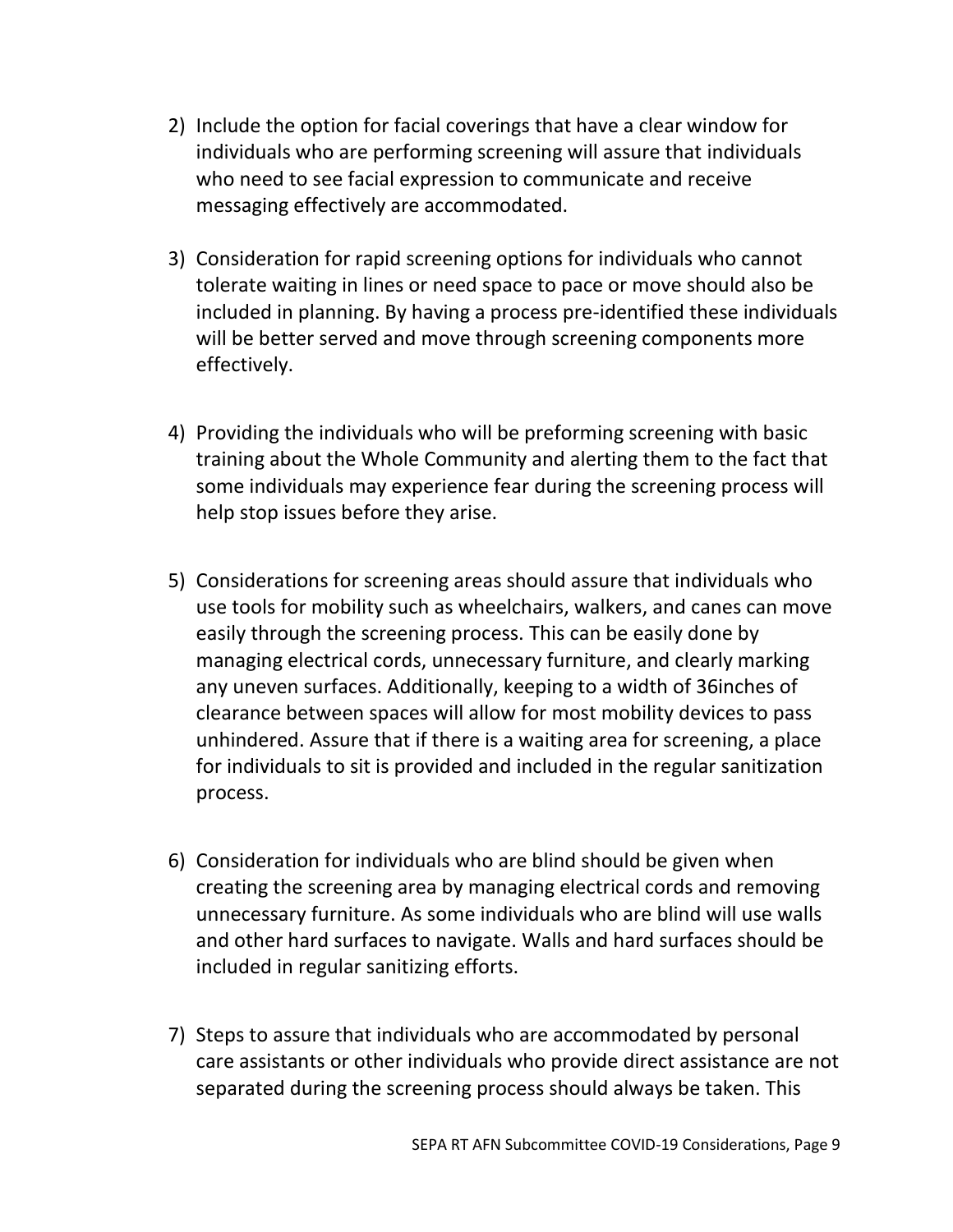should be included in the education process for screening staff and screening should be adjusted as needed to assure that these individuals are accommodated together while maintaining safe social distancing.

- 8) Service animals should be admitted with individuals through the screening process in the same manner as they typically have been accommodated by your agency in the past. Currently there are no specific requirements for screening of service animals for COVID-19.
- 9) Adding all trigger switches for doors to the list of regularly touched items for sanitizing will assure that they are not accidentally missed during cleaning.

#### ❖ **Resources & Links pertaining to Screening Considerations:**

Training on Access and Functional Need Awareness: <https://www.train.org/main/admin/course/1083869/?activeTab=reviews>

<https://www.train.org/pa/course/1091289/>

Clear Mask Use: <https://www.myodp.org/mod/book/view.php?id=25106&chapterid=184>

Guidance for Service Animals: <https://www.cdc.gov/coronavirus/2019-ncov/daily-life-coping/animals.html>

[https://www.cdc.gov/coronavirus/2019-ncov/animals/service-therapy](https://www.cdc.gov/coronavirus/2019-ncov/animals/service-therapy-animals.html)[animals.html](https://www.cdc.gov/coronavirus/2019-ncov/animals/service-therapy-animals.html)

Guidance for Calming Techniques & Anxiety [https://dbhids.org/news/coronavirus-mental-health-philadelphia-launches](https://dbhids.org/news/coronavirus-mental-health-philadelphia-launches-mindful-together-as-pandemic-has-spiked-stress-anxiety/)[mindful-together-as-pandemic-has-spiked-stress-anxiety/](https://dbhids.org/news/coronavirus-mental-health-philadelphia-launches-mindful-together-as-pandemic-has-spiked-stress-anxiety/)

Guidance from Jefferson Center of Autism and Neurodiversity about Screening: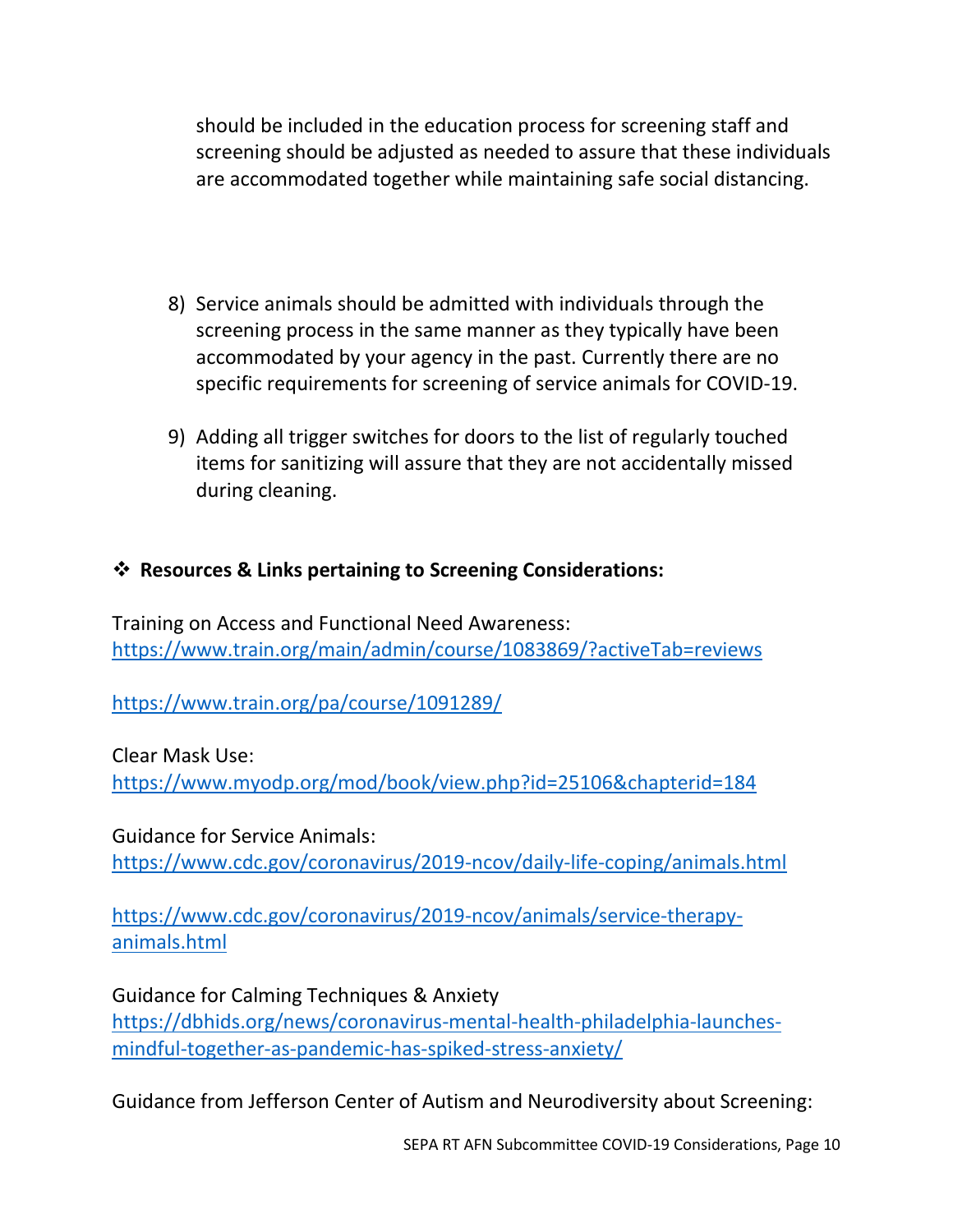[https://dbhids.org/news/coronavirus-mental-health-philadelphia-launches](https://dbhids.org/news/coronavirus-mental-health-philadelphia-launches-mindful-together-as-pandemic-has-spiked-stress-anxiety/)[mindful-together-as-pandemic-has-spiked-stress-anxiety/](https://dbhids.org/news/coronavirus-mental-health-philadelphia-launches-mindful-together-as-pandemic-has-spiked-stress-anxiety/)

## **Social Distancing Considerations:**

Considerations specific to individuals who have access and/or functionals needs include but are not limited to the below items when ensuring appropriate Social Distancing techniques:

- Limited mobility due to use of assistive devices such as wheelchairs, walkers, and canes.
- Consider locations and distances of pre-installed safety mounts for wheelchairs.
- Proximity of personal care assistants and others who may provide direct assistance to individuals.
- Considerations for individuals who are unable to follow direct instructions to socially distance.

The SEPA Regional Task Force has compiled the below resources pertaining to the above identified considerations as well as the below best practices for possible inclusion into agency or entity plans:

#### ❖ **Best Practices:**

- 1) Assure that areas are clear of obstructions that may hinder individuals who have limited mobility to appropriately social distance by managing wires and other obstacles such as furniture.
- 2) Consider identifying specific times for individuals who use mobility devices to move through common areas that are separate from individuals who do not so that they have more room to maneuver and social distance can be maintained.
- 3) Consider leaving doors that are not accessible open to limit barriers for individuals who use mobility devices.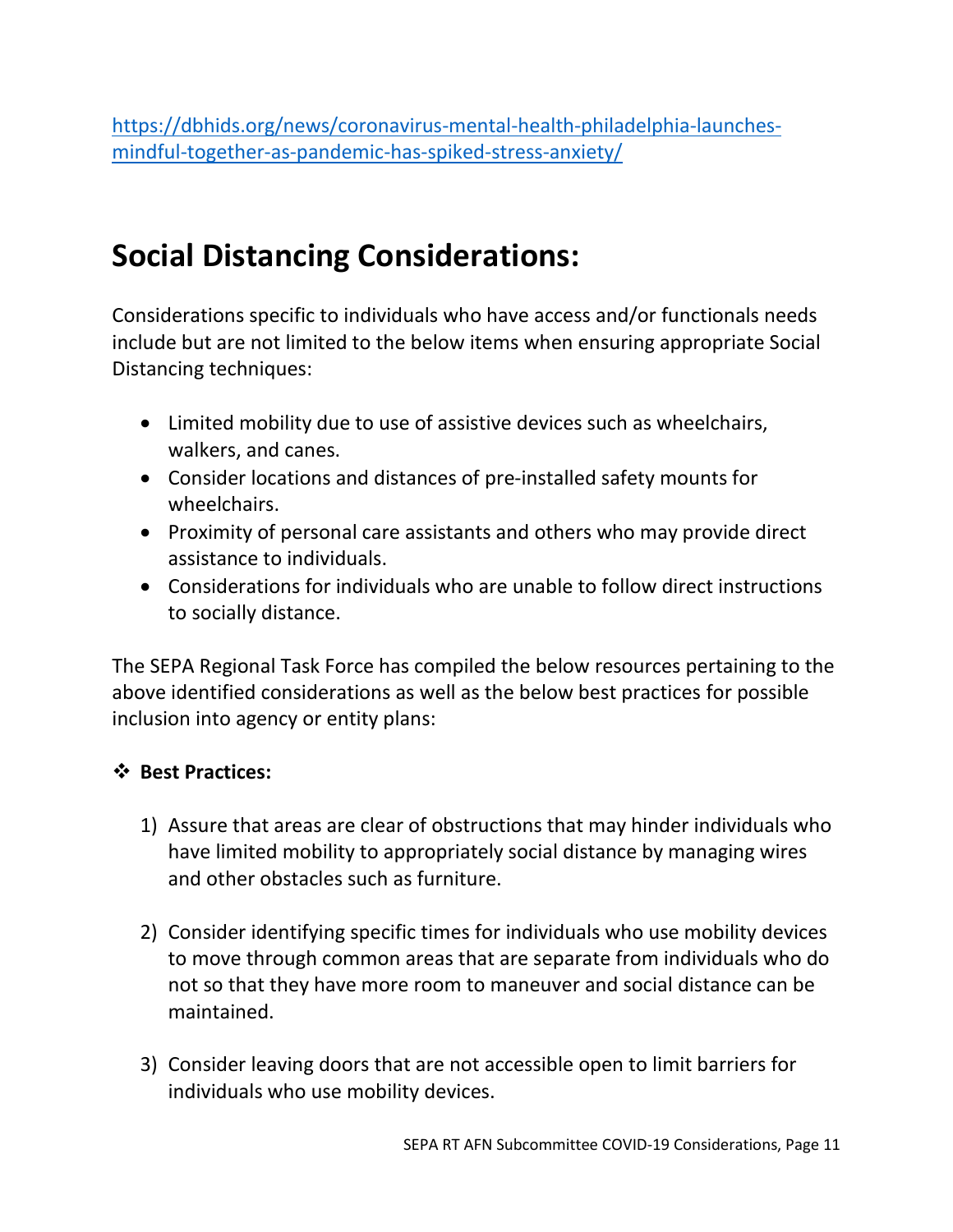4) Assure that pre-installed safety mounts allow for safe social distancing and consider using only mounts that allow for safe social distancing.

#### ❖ **Resources & Links pertaining to Social Distancing:**

Guidance from Jefferson Center of Autism and Neurodiversity about Social Distancing: [https://hospitals.jefferson.edu/content/dam/health/PDFs/departments/autism/S](https://hospitals.jefferson.edu/content/dam/health/PDFs/departments/autism/SocialDistancingBooklet.pdf) [ocialDistancingBooklet.pdf](https://hospitals.jefferson.edu/content/dam/health/PDFs/departments/autism/SocialDistancingBooklet.pdf)

## **Barrier Use Considerations & Access to Hand Sanitizer, Soap, and Water:**

Considerations specific to individuals who have access and/or functional needs include but are not limited to the below items when considering barrier use and access to hand sanitizer and soap and water:

- Assuring that Plexiglas barriers, hand sanitizer, soap, and paper towels are easily accessible from a seated position for individuals who use a wheelchair.
- Clearly marking Plexiglas or other clear barriers for individuals who have low vision.

The SEPA Regional Task Force has compiled the below resources pertaining to the above identified considerations as well as the below best practices for possible inclusion into agency or entity plans:

#### ❖ **Best Practices:**

1) Assure that barrier considerations include placing at least 1 barrier for use in a seated position for individuals who use wheelchairs.